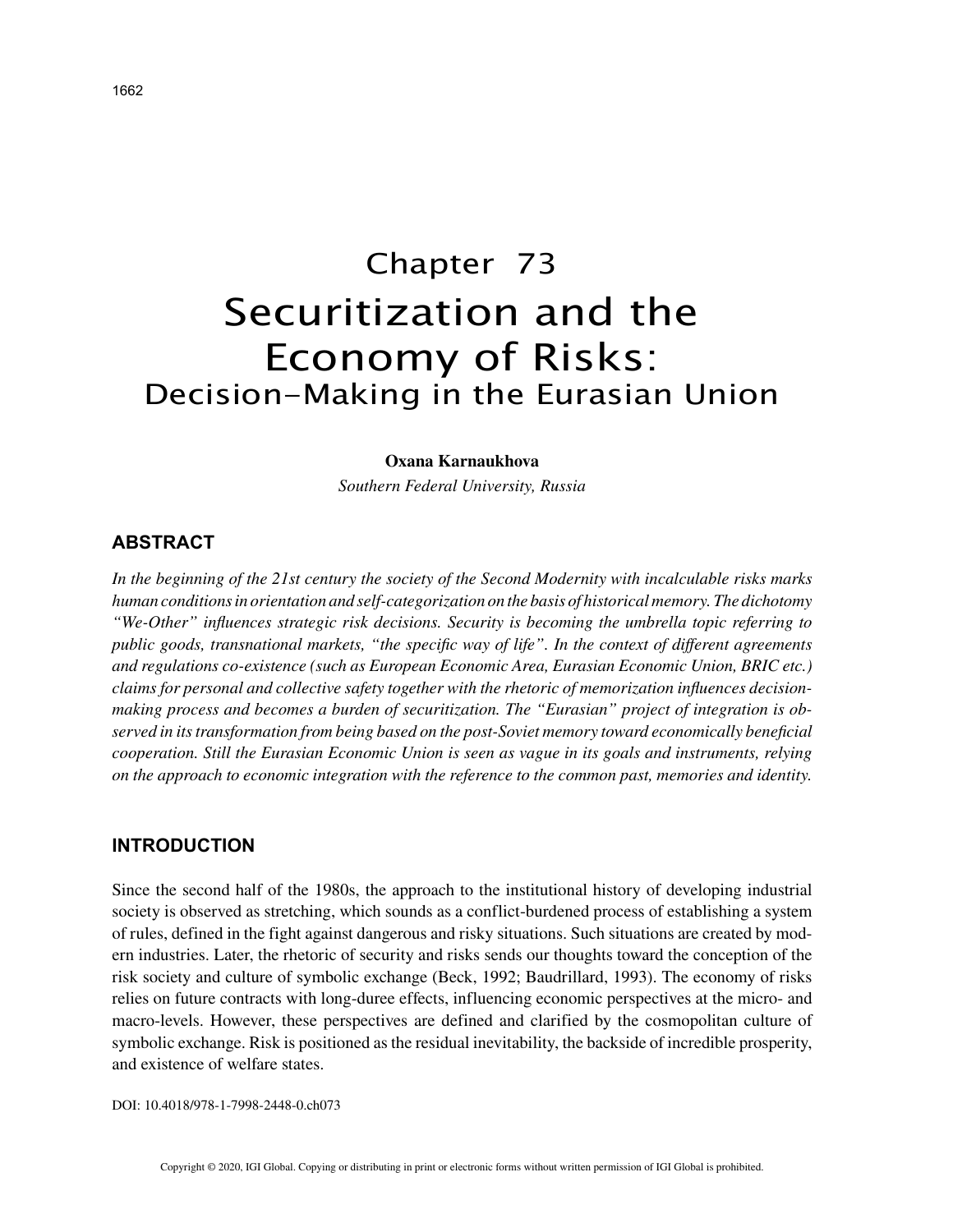#### *Securitization and the Economy of Risks*

The nature of contemporary risks lies in its global catastrophic effects, irreversible damage and, simultaneously, invisibility. Such risks are becoming visible only through the system of knowledge and, more detailed, through social definition and articulation. In comparison with pre-industrial and industrial stages the post-industrial risk is the result of decision-making process in which corporations and state governments bear responsibilities. Such responsibility goes hand-at-hand with the need to launch a set of controlling measures over elements involved in the economy of risk and security.

The most important for the industrial and postindustrial society is its capacity to apply to an uncertain future. Dealing with the basic ideas of globalised economic policy, Rothstein and Downer (2008, p. 6) assume that 'at its simplest, risk-based policy-making is the practice of targeting policy in proportion to potential threats to society, considering both their likelihood and consequences'. Risk calculation transforms future events and processes into present activities. An issue moves from untouchable danger into profitable security "for sale". This is how the society of risk is becoming the society without guaranties. As Beck (1992) stated, contemporary times with the constituting principle of uncertainty gains its counter-principle in a social pact against dangers and damage. Therefore, this pact is the internal logic of the common agreement on economic progress.

Two opposite lines were crossed in Europe at the end of the 20th century; namely, the line of development and security based on the performance of technological and bureaucratic norms and controlling tools, and the line of dangers and historically new damages stretching which extend through the borders of legitimacy and politics (Giddens, 2007; Beck, 2010). This contradiction is of social and political character which is hidden in a mixture of epochs. Such a situation will last as long as industrial stereotypes and symbols of control exist. Among these symbols are emblems of historical and cultural memory.

The comparative studies of the European Union (EU) and neighbouring countries in the beginning of the 21st century are grounded in the so-called "new regionalism approach" (Makarychev, 2008), according to which intra-regional relations could be defined along security as well as economic, political and communication lines. Regions with strong "security" direction are mostly based on We-Other emotional patterns. This leads us to the follow hypothesis. By case participants of security regions could securitize external relations as threatening and at the same time a necessary element of their regional identity.

Among such regions are different geographical and suprageographical configurations with active and emblematic engagement of Russia – the Black Sea region, the Eurasian Union (EAU), and so forth. For some obvious reasons, the situation around the EAU could be described as "symmetric securitization" (Makarychev, 2008). The mechanism of the process can be assumed as follows: Russia faces alienation and securitization from the EU and the North Atlantic Treaty Organization (NATO) and launches similar mechanisms against them. At the same time, the EU itself follows the logic of symmetrical securitization.

# **THEORETICAL FRAMEWORK**

According to classical economic theory, human decision-making process is based on the rational choice made by an individual. This choice is calculated as the estimation of outcomes and their value. Therefore, economists suggest that behavior is pressed by willingness to maximize potential benefits from a scope of possible decisions and practical steps. However, in reality human behavior deviates regularly from a rational choice. Behavioral economics attempts to overcome the contradiction between classical theory and biases, originated from the psychological nature of human behavior, via emphasis on emotional and even irrational character of decision-making process.